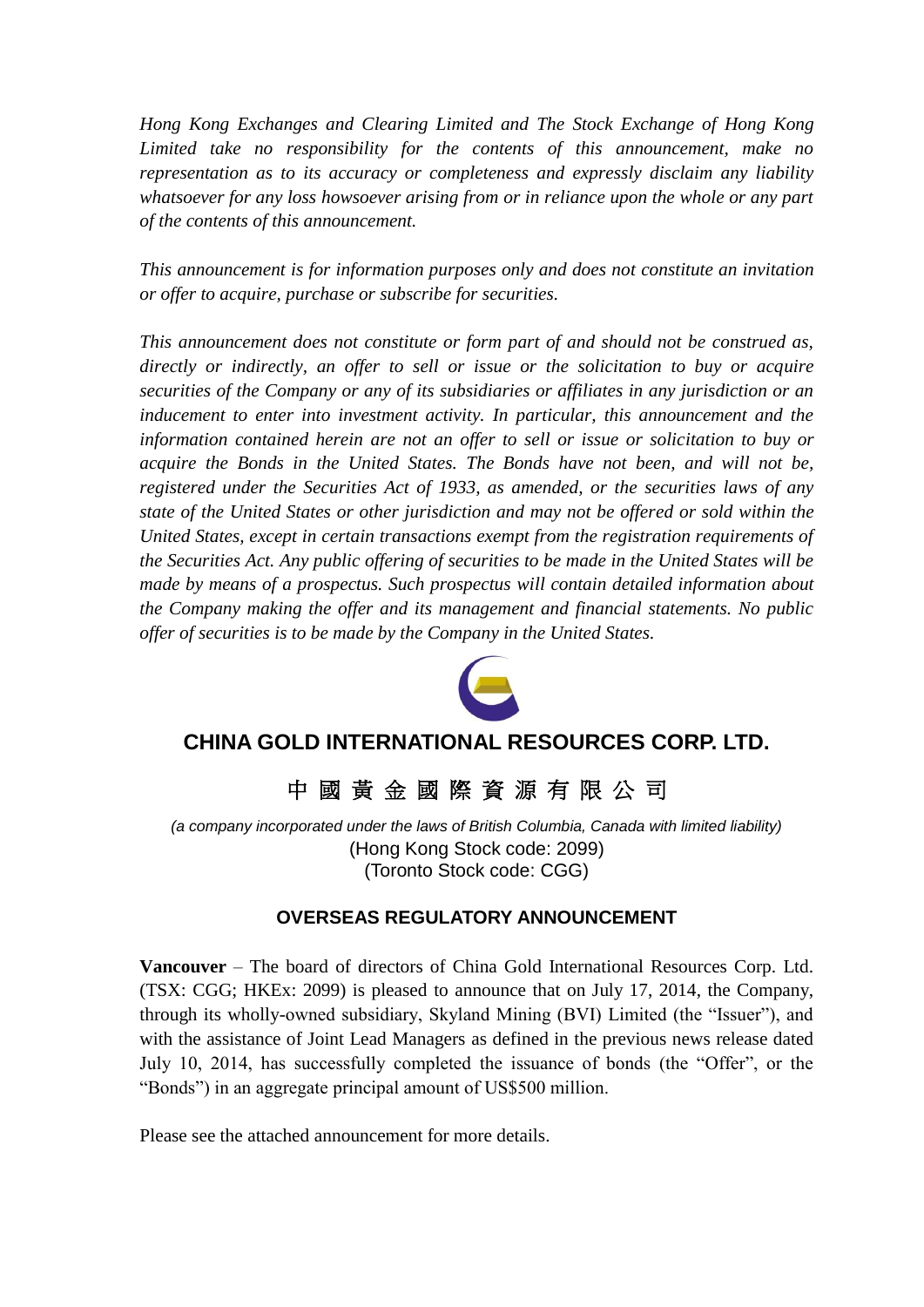# By order of the Board **China Gold International Resources Corp. Ltd. Mr. Song, Xin** Chairman

Hong Kong, 18 July 2014

*As of the date of this announcement, the executive Directors of the Company are Mr. Song, Xin, Mr. Liu, Bing, Mr. Wu, Zhanming and Mr. Jiang, Xiangdong, the non-executive Director of the Company is Mr.Sun, Lianzhong and the independent non-executive Directors of the Company are Mr. He, Ying Bin Ian, Mr. Chen, Yunfei, Mr. Hall, Gregory Clifton and Mr. Burns, John King.*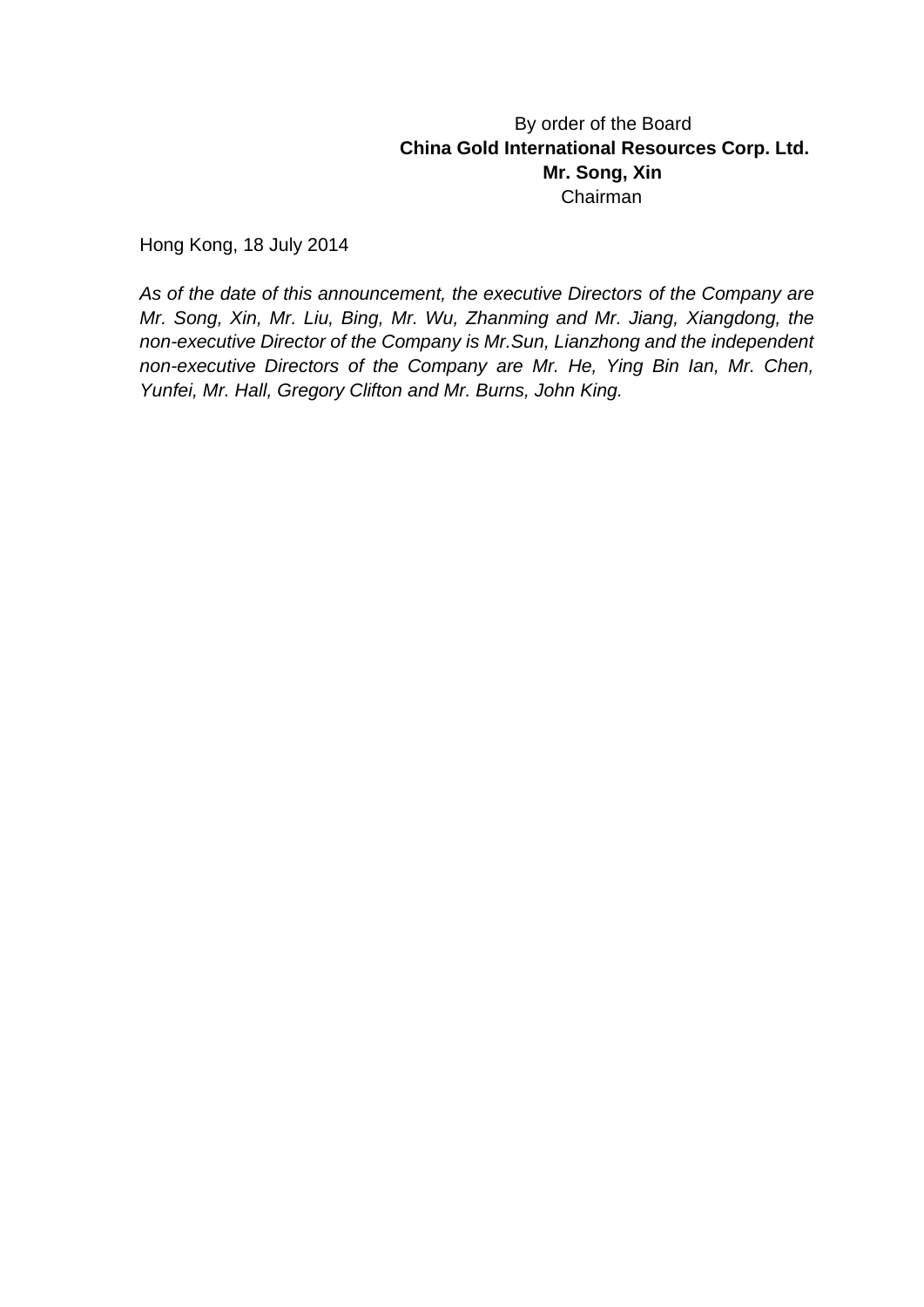

**\_\_\_\_\_\_**

## **China Gold International Resources Successfully Completed the Issuance of US\$500 Million Corporate Bond.**

VANCOUVER, July 17, 2014 – China Gold International Resources Corp. Ltd. (TSX: CGG; HKEx: 2099) (the "Company", the "Guarantor" or "China Gold International Resources") is pleased to announce that on July 17, 2014, the Company, through its wholly-owned subsidiary, Skyland Mining (BVI) Limited (the "Issuer"), and with the assistance of Joint Lead Managers as defined in the previous news release dated July 10, 2014, has successfully completed the issuance of bonds (the "Offer", or the "Bonds") in an aggregate principal amount of US\$500 million.

Referring to the previous news release dated July 10, 2014, the Company informs that all the conditions precedent to the issue of the Bonds as set out in the Subscription Agreement have been satisfied. The Bonds are expected to be listed on The Stock Exchange of Hong Kong Limited on July 18, 2014.

The Bonds were issued at a price of 99.634%, bearing a coupon of 3.50% per annum with a maturity date of July 17, 2017 and were rated BBB- by Standard & Poor's. The Bonds are unconditionally and irrevocably guaranteed by the Company. The net proceeds of the Offer will be used for working capital, capital expenditures and general corporate purposes of the Company.

Mr. Bing Liu, CEO of the Company, noted that the transaction was noteworthy on several accounts. Mr. Liu said "This issue was the first US dollar denominated bond issue supported by a company's credit rating outside of China in the history of the gold companies in Asia Pacific Region. The financing costs were significantly lower than the industry standard. The Offer was nearly 15 times oversubscribed. The Offer generated the highest percentage of subscription by European investors compared to other recent Chinese corporate bond issues. We set a benchmark in the international capital markets for others to follow."

The Bonds have not been sold, issued, delivered or offered directly or indirectly in Canada or to, or for the benefit of, any resident of Canada, or for others to resale, directly or indirectly, in Canada or to, or for the benefit of, any resident of Canada, except as otherwise permitted under applicable Canadian laws and regulations. An application was made to The Stock Exchange of Hong Kong Limited for the listing of, and permission to deal in the Bonds by way of debt issues to qualified professional investors only and such permission is expected to become effective on July 18, 2014. The Bonds and the guarantee have not been and will not be registered under the Securities Act and may not be offered or sold within the United States except in certain transactions exempt from, or not subject to, the registration requirements of the Securities Act. Furthermore, none of the Bonds were or will be offered to the public in Hong Kong other than to "professional investors" as defined in the Securities and Futures Ordinance (Cap. 571) of Hong Kong.